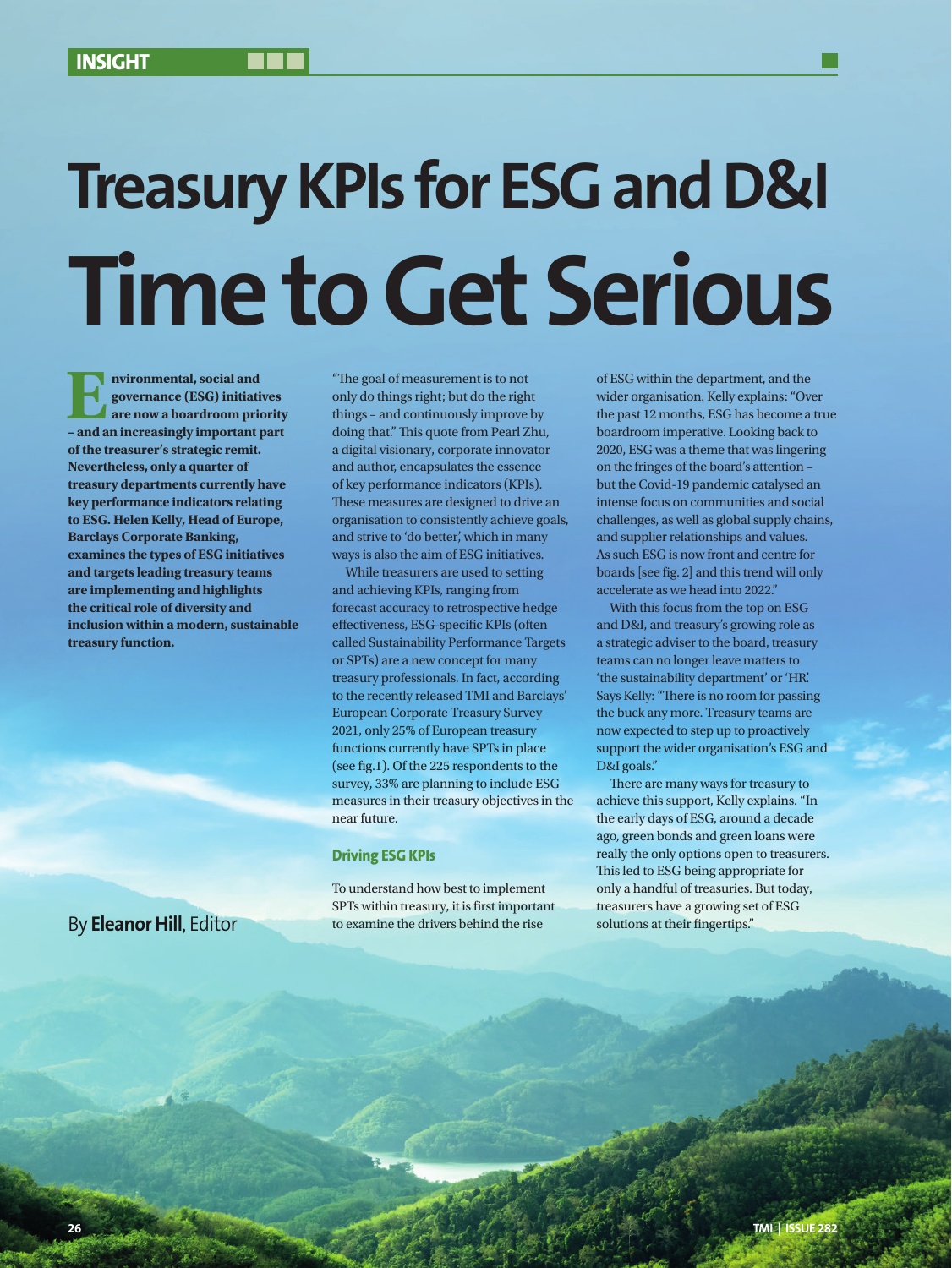#### **These solutions include:**

- **e** Green trade and working capital **solutions.** A wide range of products are now available in this space. They still include green loans, which offer term lending for investment in eligible green projects. Also now offered are solutions such as sustainable supply chain finance (SCF), which enables treasury to work with procurement and their banking and/or fintech partner(s) to incentivise suppliers to become more sustainable or ethical through better financing rates, and green bill of exchange and promissory note discounting, where qualifying trade debts are purchased by the bank at an agreed discount.
- <sup>l</sup> **ESG-compliant investments.** Green and sustainable deposits enable corporates to place short-term cash and know that it is earmarked against ESG assets on the bank's balance sheet. ESG money market funds (MMFs) are also becoming more mainstream, meaning treasurers have a growing range of ESG-compliant short-term investments available to them.
- **Digital workflows.** Removing paper from treasury workflows offers numerous benefits – not only in terms of saving trees and reducing carbon footprints. With digitisation comes the ability to review and automate workflows, leading to potential for significant cost savings and efficiency gains.

In addition to the above, traditional green bonds and green revolving credit facilities (RCFs) also remain popular. And banks such as Barclays continue to innovate in the ESG space, examining additional practical solutions for clients in areas such as sustainable payments and green trade finance.

Treasury can also exert its influence through its choice of business partners – and, of course, through its talent selection by taking D&I into account. "Requests for proposal [RFPs] are increasingly featuring questions around the bank's commitment to ESG and D&I," says Kelly. "We're proud to have a huge commitment to these topics, as demonstrated by our work to tackle some of the biggest challenges our society is facing today."

#### **Setting ESG KPIs for treasury**

With the ways in which treasury can contribute to ESG defined, it is possible to look at potential KPIs. These will, of course, vary from company to company – and all ESG activity within treasury must align with that of the wider corporation, and ideally with the UN's Sustainable Development Goals (SDGs). "Within treasury, sustainability works best when there is a specific ESG policy for the treasury team, built in conjunction with the rest of the organisation. This enables treasury to play its part, but also be on the same page as the C-suite. Having a standardised approach to ESG across geographies and treasury centres is also critical," says Kelly.

KPIs and/or targets can assist in this standardisation and centralisation drive.

### **BOX 1 DEFINING ESG: GOALS AND INFLUENCE**

The terms 'ESG' and 'sustainability' are often used interchangeably, although there are nuances. The important point is that both terms relate to the minimisation of risks arising from environmental, social and governance aspects – as well as the proactive search for opportunities to improve the organisation's long-term viability<sup>1</sup>.

It is best practice for the three aspects of ESG to be considered in combination, rather than in 'E', 'S' and 'G' siloes. After all, there is a significant interplay between these elements and best practice dictates a holistic approach.



#### **FIG 2 IS ESG/SUSTAINABILITY A BOARD-LEVEL PRIORITY IN YOUR ORGANISATION?**

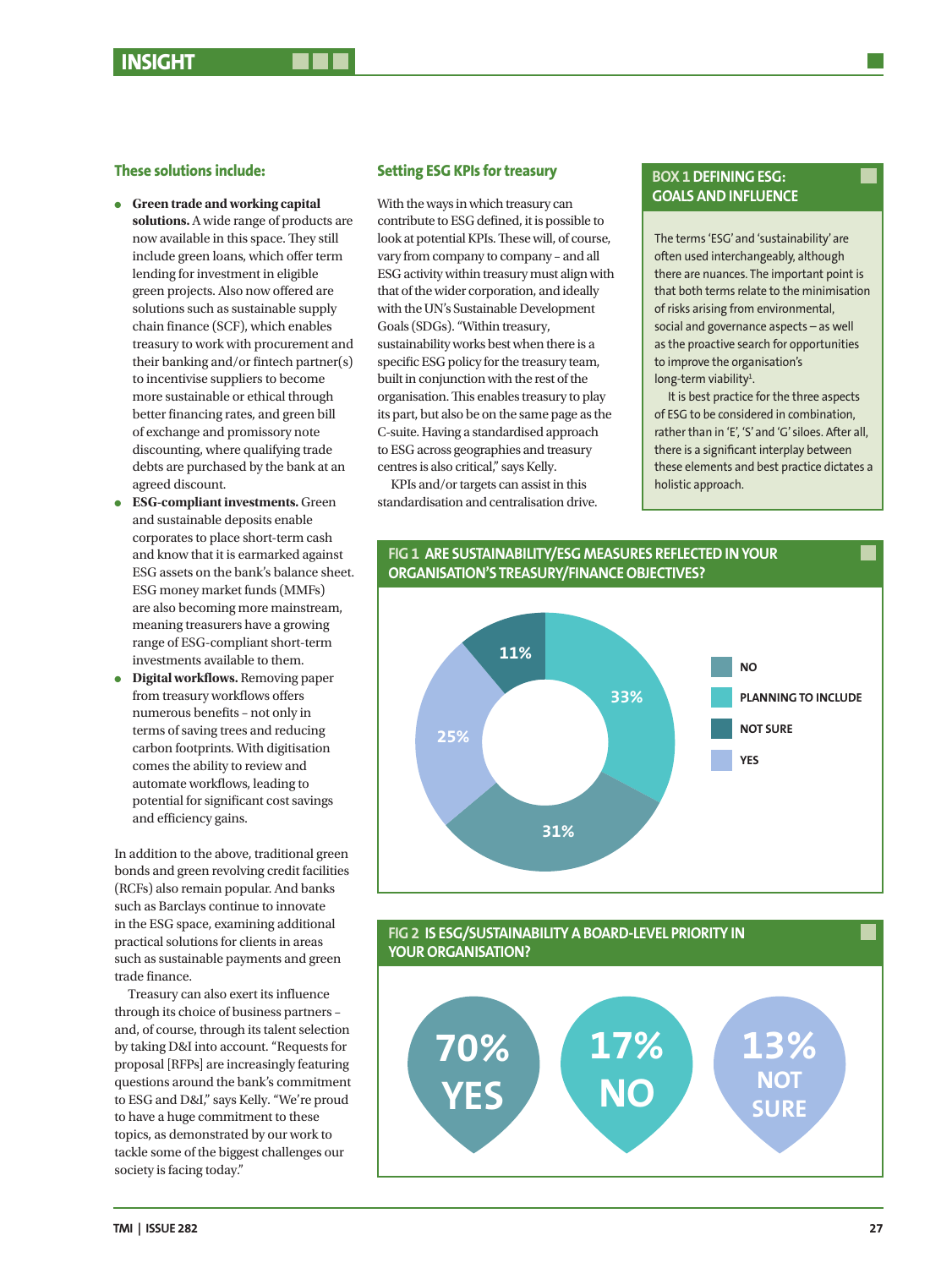Some examples of ESG- and D&I-related measures that treasuries may wish to consider include:

- $\bullet$  Percentage of financing that is ESG-linked
- <sup>l</sup> Percentage of short-term investments held in ESG-compliant vehicles
- $\bullet$  Carbon footprint of the treasury team
- <sup>l</sup> Percentage of paperless workflows (and meetings)
- <sup>l</sup> Percentage of women in the treasury team
- <sup>l</sup> Percentage of ethnic minorities in the treasury team

Naturally, it will take work to define these targets. Treasurers will need to collaborate with internal and external partners to find the right goals and ensure they are adhering to industry best practice and guidelines. "It's also important to ensure that these are genuine, rigorous and measurable targets to mitigate the risk of 'greenwashing," cautions Kelly.

#### **Sustainability reporting**

Another area awaiting treasurers' attention is ESG disclosures and sustainability reporting – whether mandatory or voluntary. Kelly elaborates: "While non-financial reporting might appear to be outside of the treasurer's traditional



**Managing Director, Head of Europe, Barclays Corporate Banking**

## 66

*It's time for businesses, and treasurers, to start taking ESG and D&I as seriously as they do other business risks and opportunities.*

remit, in fact we are seeing leading finance functions playing a vital role in the communication of sustainabilityrelated information to stakeholders and the market. CFOs are particularly focused on enabling stakeholders to make the decisions that matter to them, and ESG reporting is central to that goal."

The growing importance of ESG reporting is borne out by the TMI and Barclays' survey results, with 14% of participants choosing this as their primary regulatory concern for 2021. To put this into context, 14% also chose AML/KYC as their top regulatory challenge.

Although sustainability reporting is still evolving, learning about the initiatives happening in the market can give treasurers an edge. These frameworks, standards, and directives include:

- The European Commission's (EC) Non-Financial Reporting Directive (NFRD)
- The EU Taxonomy and Sustainable Finance Disclosure Regulation (SFDR)
- $\bullet$  The Global Reporting Initiative (GRI) The prototype climate-related financial
- disclosure standard<sup>3</sup> from CDP, CDSB, GRI, IIRC and SASB

There are many more initiatives happening across the globe and much progress still to be made among standard setters and regulators. But in a world where transparency and data are critical to building trust and recognition around a corporation's ESG commitments, treasurers cannot afford to turn a blind

eye to sustainability reporting. "As such, it is worth having early conversations with banks, vendors, and third-party sustainability experts, around the ways in which treasury can proactively participate in sustainability reporting," suggests Kelly.

#### **Unlocking hidden value**

It may seem as though treasury has a long to-do list when it comes to ESG. While there are areas that will require attention from treasury leaders, many of the solutions are, in fact, relatively simple to implement. And the benefits are not to be scoffed at.

"As finance professionals, we often talk about the concrete benefits of embracing ESG and D&I. The numbers speak volumes – and we do love numbers! But at the end of the day, we are all human beings too, and the softer benefits to embracing sustainability initiatives are potentially some of the most interesting, and rewarding," comments Kelly.

For example, a Mercer study found that ESG performance can help companies both improve employee satisfaction and attract prospective employees<sup>4</sup>. Additional research from Mercer provided evidence that satisfied employees work harder, stay longer with their employers, and seek to produce better results for the organisation. What's more, the research showed that enthusiastic prospective employees strengthen a company's talent pipeline and ensure the availability of crucial human capital.

### **BOX 2 DIVERSITY AND INCLUSION: NO LONGER SIDELINED**

Under the ESG umbrella, it is also important to consider diversity and inclusion (D&I). The business case for D&I has never been stronger: companies that have embraced gender and ethnic diversity are significantly outperforming those which have not.<sup>2</sup> And, again, the Covid-19 pandemic has intensified consumer and stakeholder focus on the desire for companies to embrace D&I – it is swiftly becoming a business essential.